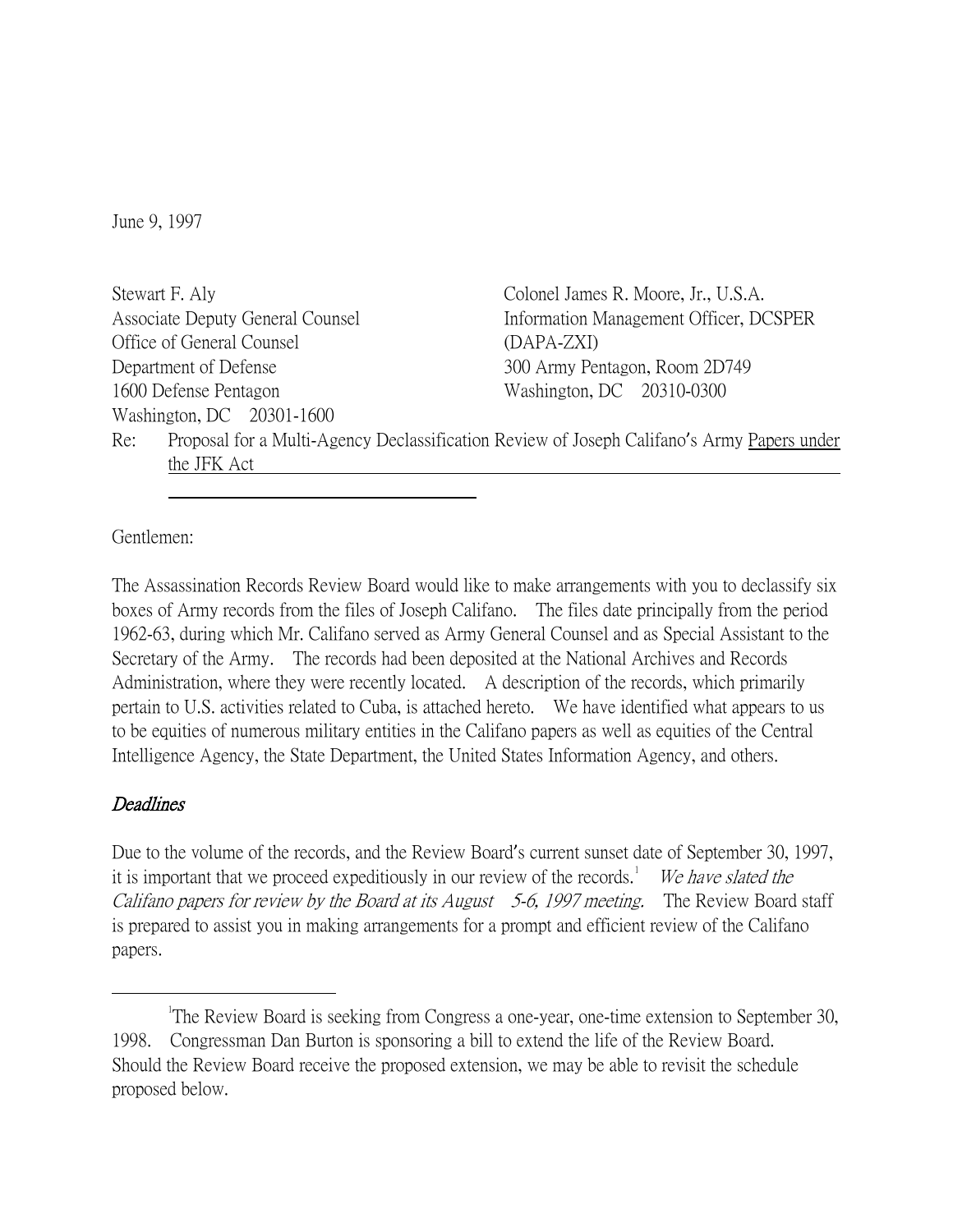Messrs. Aly and Moore June 9, 1997 Page 2

## Preliminary Review of Califano Papers

The Review Board staff has conducted an initial review of the records and has tentatively reached the following conclusions: *first*, the records are very similar in subject manner to many other records that already are a part of the JFK Collection; second, although the vast majority of the records technically remain classified, there is little remaining sensitivity due to the passage of time and to the release of much of the information in other contexts; and *third*, the Califano papers contain equities of numerous military and non-military agencies, which, under the standard referral process, would be very difficult and time-consuming.<sup>[2](#page-1-0)</sup> Thus, the logistical problem in declassifying the records is not the continued sensitivity of the records, but the number of agencies that will need to review their own equities in the records. For this reason, and for the short time-line on which we are now operating, we believe that there is an urgent need to make acceptable arrangements for the review and referral of records.

## Proposal

In order to expedite the process and make it more efficient, we would like to propose an alternate arrangement for declassification of records that we previously have found effective. We suggest the holding of a multi-agency concurrent review of the Califano papers. We would like to schedule a single session at our offices, on or before July 23, 1997, where all agencies with equities in the Califano papers be concurrently present for a declassification review. At such a session, agencies would be able to review their own equities in the records, declassify them, and simply hand them across the table to other agencies for their review. It has been our own experience that sessions of this sort greatly simply the review process by giving agencies the opportunity to speak with each other and quickly to resolve questions.

Because the Califano papers will need to be reviewed by the Board at its August 5-6 meeting, we believe that an arrangement such as is proposed above will provide all agencies with a full opportunity to identify their equities in the records and to make determinations regarding the need for continued classification. If the Army and the Department of Defense are agreeable to such an

<span id="page-1-0"></span> $\overline{\phantom{a}}$  2 <sup>2</sup>Ms. Toni Bowie, of the Army Declassification Activity, spent three days reviewing some of the records and making recommendations for referrals to other agencies both within and outside of the military. Although Ms. Bowie worked energetically for three days, it was our sense afterwards that, if we continue at the same pace, the agencies with equities will likely not be able to complete their reviews before the August deadline arrives.